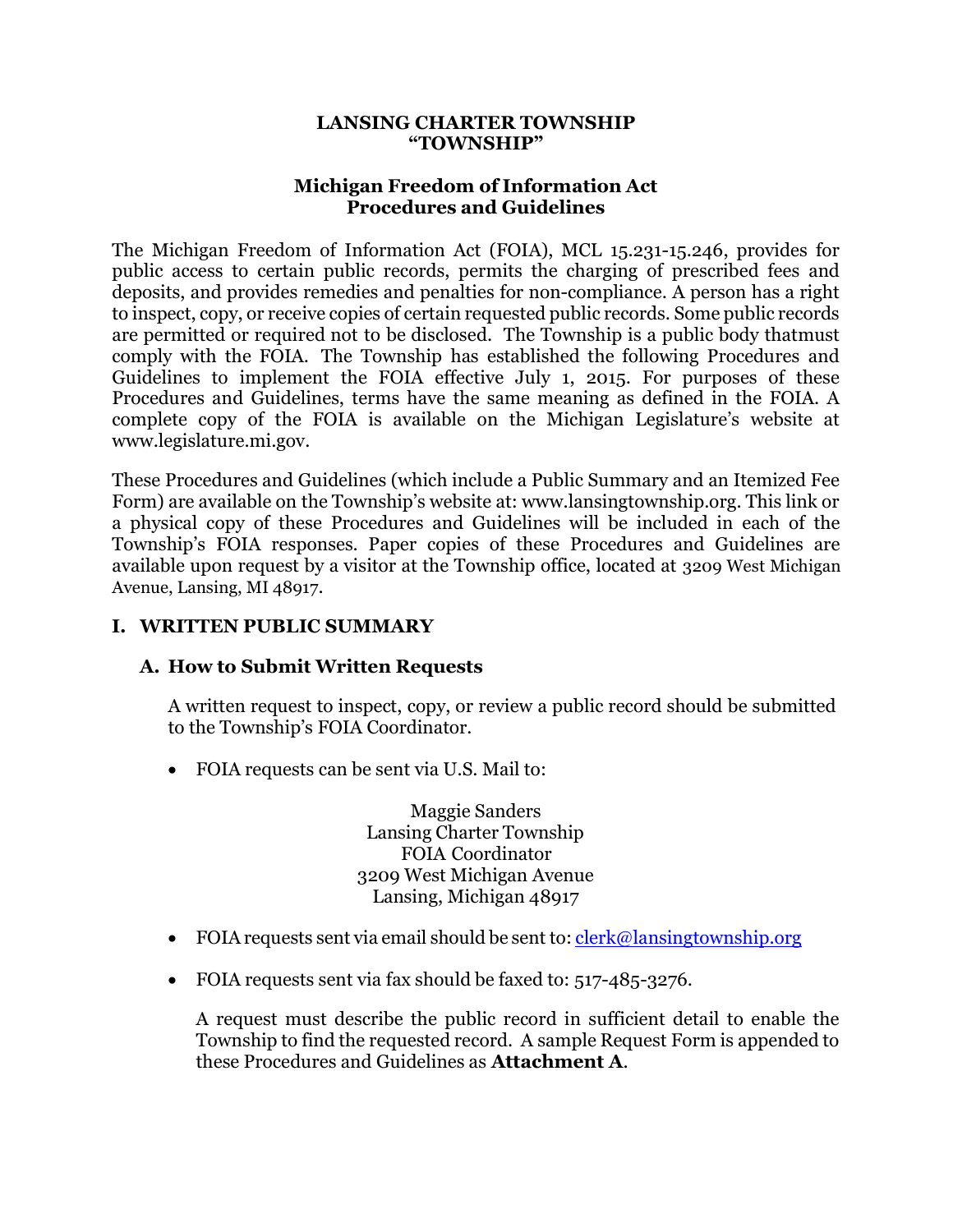A person may subscribe to future issuances of public records created, issued, or disseminated by the Township on a regular basis, such as notices of board meetings. A subscription is valid for up to 6 months and may be renewed by the subscriber.

In lieu of paper copies, the requestor may stipulate that the Township provide nonexempt public records on non-paper physical media, electronically mailed, or otherwise electronically provided. The Township is not required to produce nonexempt public records on non-paper physical media if the Township lacks the technological capability necessary to provide the requested records on the particular non-paper physical media stipulated in the particular instance. The Township is not required to use non-paper physical media provided by the requestor and, to safeguard the Township's information technology infrastructure, shall not do so.

A person may request a certified copy of a public record.

# B. Explanation of Written Responses

The Township will respond to a written request under the FOIA within 5 business days (excluding weekends and legal holidays) after the Township receives the written request, unless otherwise agreed to in writing by the requestor. The FOIA defines the date of receipt by the Township differently depending upon how the request was delivered to the Township (e.g., hand-delivery, regular mail, e-mail, facsimile).

The Township will respond to a request by doing one of the following: (a) granting the request; (b) issuing a written notice denying the request; (c) granting the request in part and issuing a written notice denying the request in part; or (d) issuing a notice extending for not more than 10 business days the period during which the Township will respond to the request. The Township shall not issue more than 1 notice of extension for a particular request.

If a requestor asks for information that is available on the Township's website, the Township will notify the requestor in its response where the records may be found on its website. Paper copies of public records available on the Township's website will be made available upon request, but a fee may be charged as explained in Section II and on the detailed fee itemization form.

The Township will provide reasonable facilities for a requestor to inspect nonexempt public records. The facilities will be available during the Township's normal business hours. The FOIA Coordinator will establish rules regulating the manner in which records may be inspected to protect the Township's records from loss, alteration, mutilation, or destruction, or to prevent undue interference with the Township's normal operations.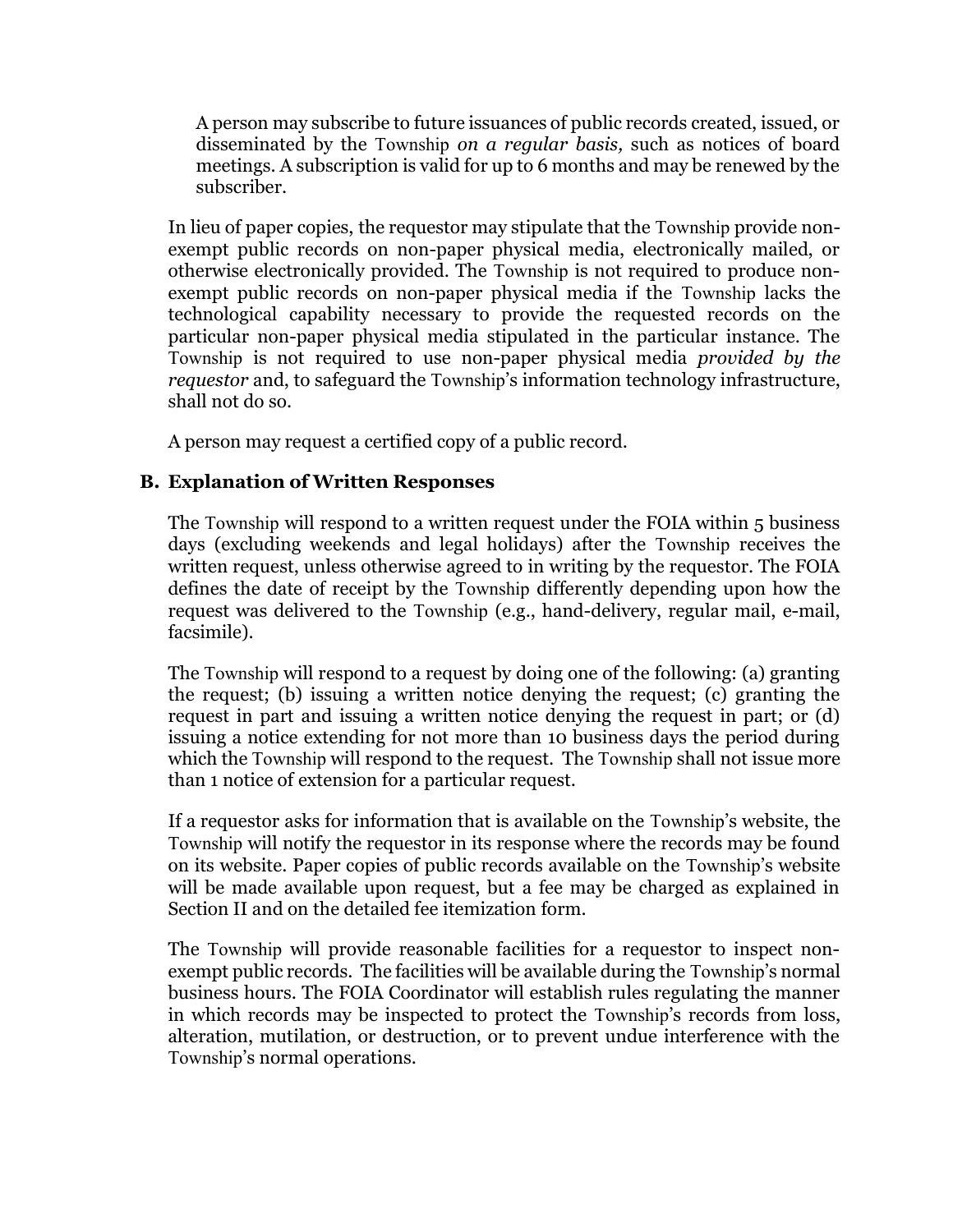If a request is denied in whole or in part, the Township will include in the written notice of denial an explanation of the basis for the denial and, if applicable, a certificate that the public record does not exist under the name given by the requestor or by another name reasonably known to the Township. A sample Certificate of Non-Existence of Public Record is appended as Attachment B. If a public record or information is separated and exempt from disclosure (redacted), the Township will describe generally the material exempted unless that description would reveal the contents of the exempt information and thus defeat the purpose of the exemption.

### C. Deposit Requirements

Where the Township estimates that the fee authorized under the FOIA and these FOIA Procedures and Guidelines for responding to a request will exceed Fifty Dollars (\$50.00), the Township may require a good-faith deposit from the requestor before providing the requested records. A good-faith deposit shall not exceed one-half (½) of the total estimated fee and shall include a detailed itemization of estimated fee amounts. The FOIA Coordinator will provide the requestor with a detailed itemization of the allowable fees estimated to be incurred by the Township to process the request. The Township will include with its request for good-faith deposit a best efforts estimate of the time frame within which the Township will provide the requested public records. The timeframe estimate is not binding on the Township but will be made in good faith and the Township will strive to be reasonably accurate.

If a requestor previously requested public records from the Township, and if the Township made the requested public records available on a timely basis but was not paid in full the total estimated fee for that previous request, the Township may, to the extent permitted by the FOIA, require a deposit of up to 100% of the estimated fee for the subsequent request(s).

### D. Fee Calculations

The FOIA permits the Township to charge six fee components: (a) labor costs of searching for, locating, and examining public records; (b) labor costs of separating or deleting (redacting) exempt information from non-exempt information; (c) labor costs to duplicate or publish requested public records; (d) actual costs of paper copies (not to exceed 10 cents per sheet for standard 8-1/2 by 11 or 8-1/2 by 14 sheets of paper); (e) actual costs of non-paper physical media (e.g., flash drive, CD) if requested and if the Township has the technological capability to comply; and (f) actual costs of postal delivery. For more detailed information about the Township's fee calculations, including fee reductions for untimely responses, see Section II.D of the Procedures and Guidelines and Attachment C, Detailed Itemization of Fee Amounts Form. The FOIA Coordinator will require that payment be made in full for the allowable fees before the requested records are made available.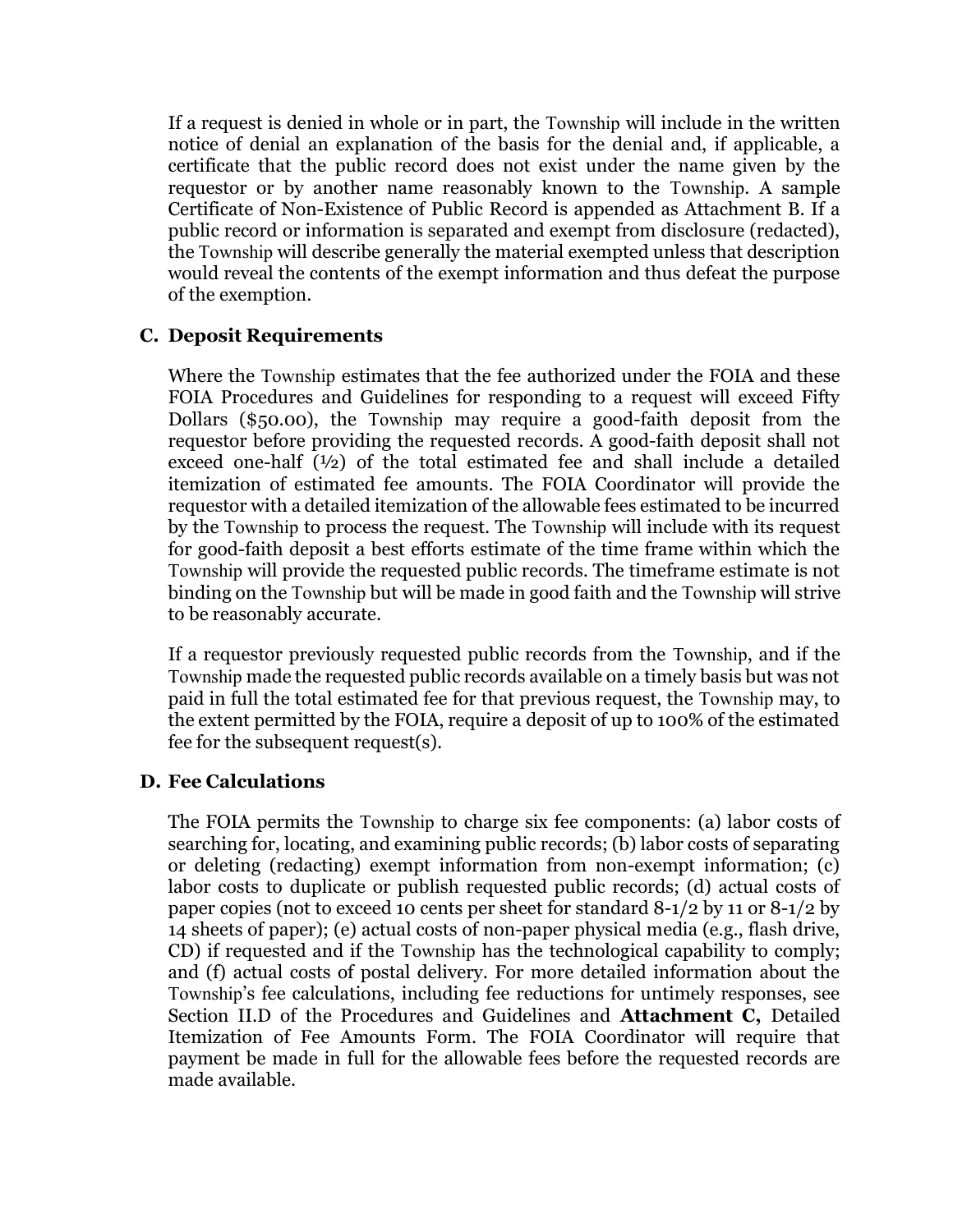- 1. Fee Waivers. A search for a public record may be conducted or copies of public records may be furnished without charge or at a reduced charge if the Township determines that a waiver or reduction of the fee is in the public interest because searching for or furnishing copies of the public records can be considered as primarily benefiting the general public.
- 2. Discounts. Under the following circumstances, a public record search shall be made by the Township and a copy of a non-exempt public record shall be furnished without charge for the first \$20.00 of the fee:
	- a. If an individual who is entitled to information under the FOIA:
		- $\bullet$  submits an affidavit stating that the individual is receiving specific public assistance or is unable to pay the fee because of indigence and stating that the individual is not making the request in conjunction with outside parties in exchange for payment or other remuneration; and
		- that individual has not previously received discounted copies of public records from the Township twice during the same calendar year.
	- b. If a nonprofit corporation formally designated by the State of Michigan to carry out activities under subtitle C of the Developmental Disabilities Assistance and Bill of Rights Act of 2000, Public Law 106-402, and the Protection and Advocacy for Individuals with Mental Illness Act, Public Law 99-319, or their successors, submits a request that meets all of the following requirements:
		- Is made directly on behalf of the organization or its clients;
		- Is made for a reason wholly consistent with the mission and provisions of those laws under section 931 of the Mental Health Code, 1974 PA 258, MCL 330.1931; and
		- Is accompanied by documentation of its designation by the state, if requested by the Township.

## E. Avenues for Challenge and Appeal

1. **Challenge to Record Denial.** If the Township fails to respond to a FOIA request or makes a final determination to deny all or a portion of a request, the requesting person may submit an appeal to the Township's Board of Trustees or may commence an action in the circuit court for the county in which the public record or the Township's office is located. See Section II.E of these FOIA Procedures and Guidelines for a more detailed explanation of the procedures and timelines for appealing a record denial.